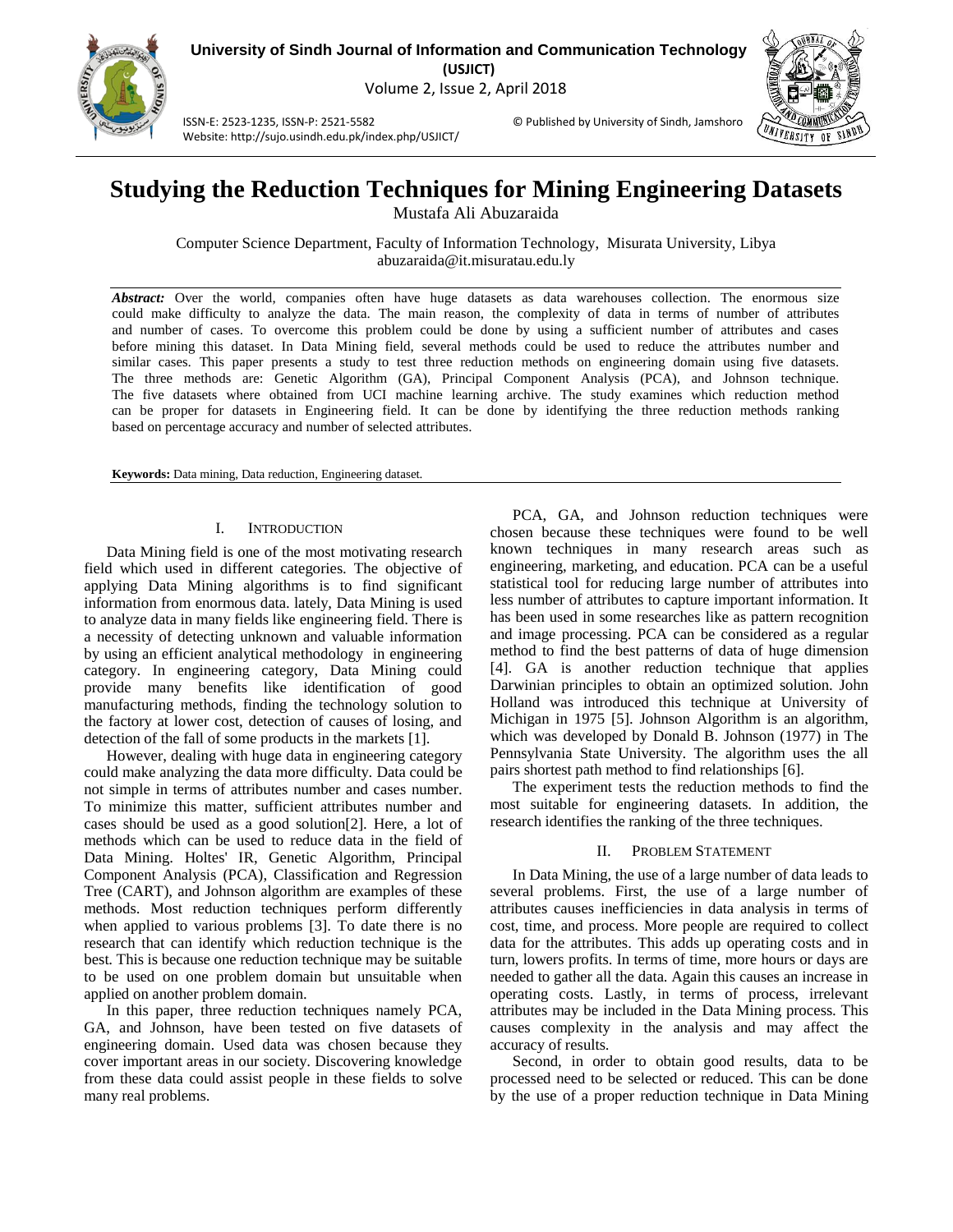process. There are many reduction techniques, however, not all techniques are suitable to be used for a particular data set. One technique may be suitable to be used for one type of data and may not be suitable for others. Thus, the identification of the best technique is required.

## III. RELATED WORKS

Data Mining techniques have been used by industrial companies and research groups like clustering and classification. They used these techniques to increase the capabilities of making decisions as regards of industry and technology issues. Data Mining could offer new helpful information about engineering category which in turn helpful for making administrative as well as engineering decisions like estimating the companies staff performances, decisions about the policy of industry insurances, selecting of the best products, prediction of costs, and other subjects [\[7,](#page-4-6)[8\]](#page-4-7). Many studies have focused on different Data Mining issues and challenges in engineering field [\[8-10\]](#page-4-7) . Data Mining is used also for analyzing and predicting solution for different industry issues [\[7](#page-4-6)[,9,](#page-4-8)[11\]](#page-4-9). A number of studies proposed an improvement in available methodology of Data Mining in order to get better the results. On the other hand, some other researches implement new frameworks and methodologies for companies systems [\[12\]](#page-4-10).

For data reduction and features selection, several studies have been conducted such as Nemes and Lantos who used the Genetic Algorithm to reduce the data set in a robot manipulator dynamic model. The samples number in the representative training data set were reduced from over 10000 sample into just 90 sample. They obtained accuracies for more than 75% [\[13\]](#page-4-11).

Godınez et al, compared Johnson Algorithm with GA in terms of speed of training. Results showed that the two algorithms took the same total elapsed time and they record that, Johnson's algorithm showed a better result [15]. Sun et al, used GA to reduce frontal facial images data set. Their result showed that the average Neural Network error of classification decreased from error average rate of 17.7% into 11.3% [14].

Banthia et al, conducted a research on electronic manufacturing to reduce the computation time for accurate binning of integrated chips (ICs). In their study, PCA was used to reduce the dimensionality of the raw data. Their result showed that PCA gave a higher accuracy than hierarchical clustering (HC) [\[14\]](#page-4-12). Cohen et al, introduced a new method for reducing the dimensionality of feature sets. They choose the original features subset that contained the most of the essential information. To do that, they use the same criterion of the PCA. The proposed method known as Principal Feature Analysis (PFA) was used for two applications which are content based image retrieval and face tracking. Results from the study demonstrated that PFA did not produce comparable results to PCA [\[15\]](#page-4-13).

Based on above, it can be seen that GA, PCA, and Johnson Algorithm are popular reduction techniques and produced good results in various researches. However, which technique is the best and for engineering domain are still unknown. Since most reduction techniques are usually

suitable for certain kinds of data, there is thus, a need for a study to determine which technique is suitable for which set of data. Thus, the purpose of this study is to provide this information gap.

#### IV. EXPERIMENTAL PROCEDURE

Rosetta software is used in this experimental study. This software is toolkit which used to analyze datasets base on rough set theory framework. It is developed to support the knowledge discovery and overall Data Mining process. Starting from browsing and data preprocessing, computing the minimal attributes and generating the if-then-rules, and finally validating and analyzing the induced patterns or rules. This software is proposed as a general purpose instrument for discernibility based modeling. Figure.1 shows the main interface of ROSETTA software.



Figure 1. Main Interface of ROSETTA Software

## V. METHODOLOGY

This study adopts the knowledge discovery in database (KDD) process as shown in Figure.2 . The KDD process has been applied by several researchers such as [\[16\]](#page-4-14), and [\[17\]](#page-4-15).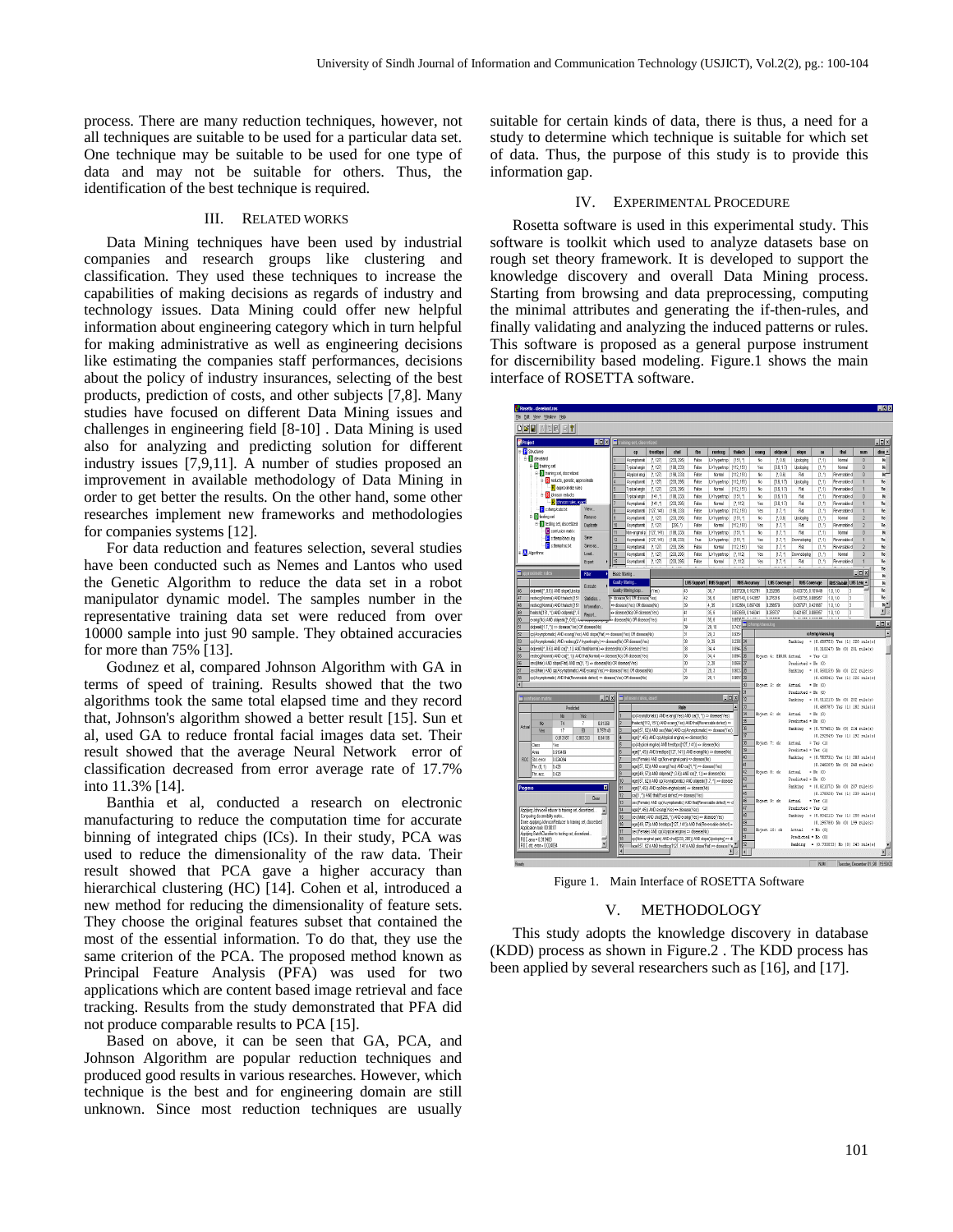

Figure 2. KDD Process [\[17\]](#page-4-15)

According to Fayyad et al, [19] "Data Mining and Knowledge Discovery in Databases (KDD) are related terms and are used interchangeably but many researchers assume that both terms are different as Data Mining is one of the most important stages of the KDD process". [19] the knowledge discovery process are structured in various stages which are listed as following:

## *A.* .*Data Collection*

Five different engineering datasets are used in the study. All the datasets were taken from UCI datasets Machine Learning Archive. The datasets are Auto -Mpg, Image Segmentation, Ionosphere, Letter Image Recognition, and CPU Performance datasets. All the datasets have an average of 400 instances.

#### *B. Data Preprocessing*

The preprocessing phase, two steps are performed which are transformation of data and handling noisy data and the missing values.

Data Transformation: Some of the attributes in these datasets come in character format. The attribute values are in non -numeric form. Thus, these values have to be converted to numeric form before performing Data Mining task.

Handling missing values and noisy data: Incomplete and noisy data are common problem in real database and warehouses. Missing data can happen due to many reasons. Important attributes might not often be existing, like patient age and could happen to other reasons. Data noisy could occur with incorrect attribute values. Several problems can cause perplexity of the procedure of the mining. For example, there might be computer errors or human mistakes occurring at data collection or entry.

In this study some techniques were considered to handle these matters. These techniques were used depends on the type of the matter. Here, SPSS software was used to handle missing values. There are several techniques that can be used. For example, series mean, nearby points mean and median, and linear interpolation or linear trend at point. For the presented study, nearby points mean was used to handle missing values. No noisy data was found in all used datasets. After this step, all datasets are in numeric format, complete and have no noisy data.

#### *C. Data Discretization*

This step is necessary for any Data Mining tasks to be performed. It is performed for reducing the values number for continuous attributes. This was done by separating the attribute range into intervals ranges. The labels of intervals could then be used for replacing actual values of data.

Some Data Mining algorithms only accept categorical attributes and cannot handle a range of continuous attribute value. For example, there is an attribute whose values are from 1 to 10. Interval 0 will take the range from 1 to 3. Interval 1 will take the range from 4 to 6. Interval 3 will take the range from 7 to 10. In this work, discretization step has been done using ROSETTA software. There are several techniques to discretize the data in ROSETTA software. Not all the techniques are suitable to discretize the chosen datasets. However, for this work Equal Frequency Binning has been used to discretize the datasets. From pervious experiment, "Equal Frequency Binning" was found to give the best results when it was used for discretization.

#### *D. Data Reduction*

This step aims to find the best less number of features for representing the data. Finding the core attributes is reached of using a dimensionality lessening technique to reduce the attributes number. PCA, GA, and Johnson Algorithm have been used in this study. The reduction process was done using ROSETTA and SPSS software.

## *E. Data Mining*

This step includes choosing the appropriate Data Mining task. It is performed by deciding the purpose of study. Examples of Data Mining tasks are summarization, classification, regression, and clustering. In our study, classification is used to analyze the reduced data. The results of performing Data Mining classification are measured using percentage of accuracy and the percentage of the select attribute number.

Several classification techniques can be used to test the reduced datasets. These are Naive Bayes (NB), Standard Voting (SV), Voting with Object Tracking (VT), and Standard Tuned Voting (RSES). A small experiment was conducted to choose which technique is suitable for this study. Split Factor of 0.1 to 0.5 and Random seed from 100 to 1000 were tested. As a result, the best classification method was Standard Tuned voting (RSES) and the best split factor was 0.1. Thus, these methods are used to conduct tests for the reduced datasets obtained before.

## VI. EXPERIMENTAL RESULTS

Five engineering datasets which have been reduced were tested. The measurements used in the tests were percentage of accuracy and percentage of selected attributes. The two experiments were as following: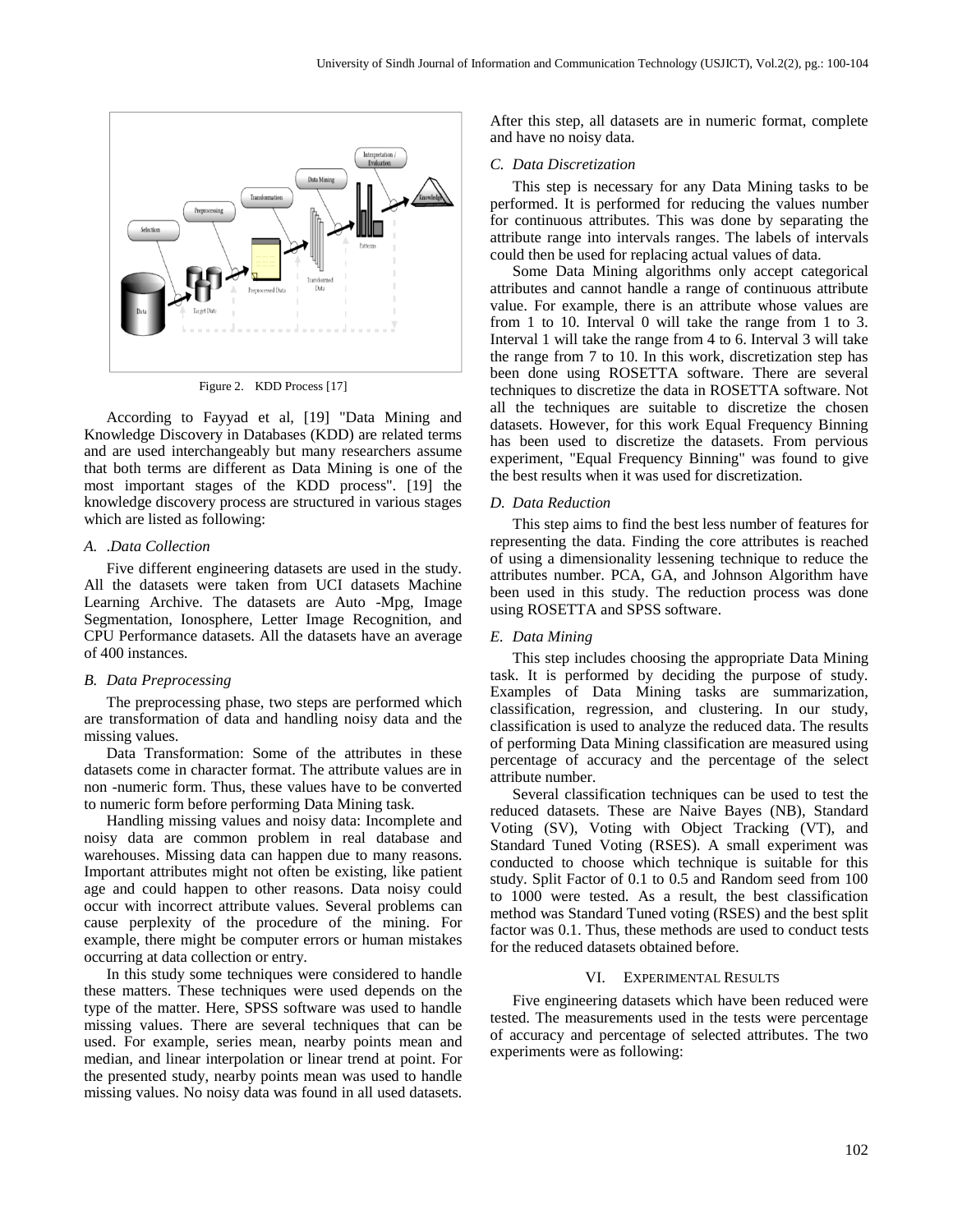## *A. Accuracy Rate*

After conducting the first experiment, the results are shown summarized in Table I.

| .              | <i>Procuracy Procruges</i> of Reduction Techniques |           |        |
|----------------|----------------------------------------------------|-----------|--------|
| <b>Dataset</b> | <b>PCA</b>                                         | <b>GA</b> | JA     |
| Auto -Mpg      | 64.77%                                             | 42.28%    | 38.23% |
| Image          | 65.22%                                             | 71.96%    | 45.05% |
| Segmentation   |                                                    |           |        |
| Ionosphere     | 54.01%                                             | 80.80%    | 50.38% |
| Letter Image   | 40.67%                                             | 49.61%    | 14.87% |
| Recognition    |                                                    |           |        |
| CPU            | 71.83%                                             | 58.87%    | 43.01% |
| Performance    |                                                    |           |        |
| Average        | 59.30%                                             | 60.70%    | 38.31% |
|                |                                                    |           |        |

TABLE I. Accuracy Averages of Reduction Techniques

From Table I, the results show that GA has the highest rate of accuracy with an average of 60%. The second algorithm is PCA with an average of 59%. The last algorithm is Johnson with an average of 38%. Figure.3 illustrates the result in graphical form.



Figure 3. Accuracies Average of Engineering Datasets

## *B. Selected Attributes*

The percentage of selected attributes was taken by dividing the number of selected attributes on the number of attributes in the reduced datasets. Table II shows the average percentages of attributes selected from Engineering datasets using the three reduction techniques.

| TABLE II. | Percentage of Selected Engineering Attributes Datasets |
|-----------|--------------------------------------------------------|
|-----------|--------------------------------------------------------|

| <b>Dataset</b>            | <b>PCA</b> | <b>GA</b> | JA  |
|---------------------------|------------|-----------|-----|
| Auto -Mpg                 | 75%        | 67%       | 66% |
| <b>Image Segmentation</b> | 40%        | 24%       | 17% |
| Ionosphere                | 14%        | 12%       | 9%  |
| Letter Image              | 29%        | 34%       | 29% |
| Recognition               |            |           |     |
| <b>CPU</b> Performance    | 33%        | 48%       | 39% |
| Average                   | 38%        | 37%       | 32% |

From Table II, results show that Johnson selected the least number of attributes with an average of 32%. The second algorithm is GA with an average of 37%. The last algorithm is PCA with an average of 38%. Figure.4 illustrates the result in graphical form.



Figure 4. Percentage of Selected Engineering Attributes Datasets

#### VII. CONCLUSION

In this paper, three data reduction techniques known as PCA, GA and Johnson have been tested on engineering category. Five datasets were used for this study. The experiments used ROSETTA software to train and test the datasets. For this study Standard Tuned voting (RSES) has been chosen the suitable method for classification. Split factor of 0.1 has been chosen to partition the datasets for training and testing. The experiments conducted have produced significant results for all the study objectives. The results have shown that GA gave the highest rate of accuracy with an average of 60%. The second algorithm was PCA with an average of 59%. The last algorithm was Johnson with an average of 38%.

The experimental results to select the attributes that contributes to the study, the results have shown that Johnson algorithm selected the least number of the attributes with an average of 29%. The second algorithm was PCA with an average of 37%. The last algorithm was GA with an average of 38%.

From above, Johnson Algorithm gave the worst accuracy rate, but it had the least number of the attributes. It can be seen that for this part of the study, results produced were that satisfactory. This may be due to data not properly cleaned or discretization method used was not suitable.

The results, however, did not produce high accuracies due to several reasons. If more reduction techniques were used, better results can be obtained. Datasets were limited to the ones in UCI Machine Learning Archive. If more datasets were tested, there is a high chance of getting better results.